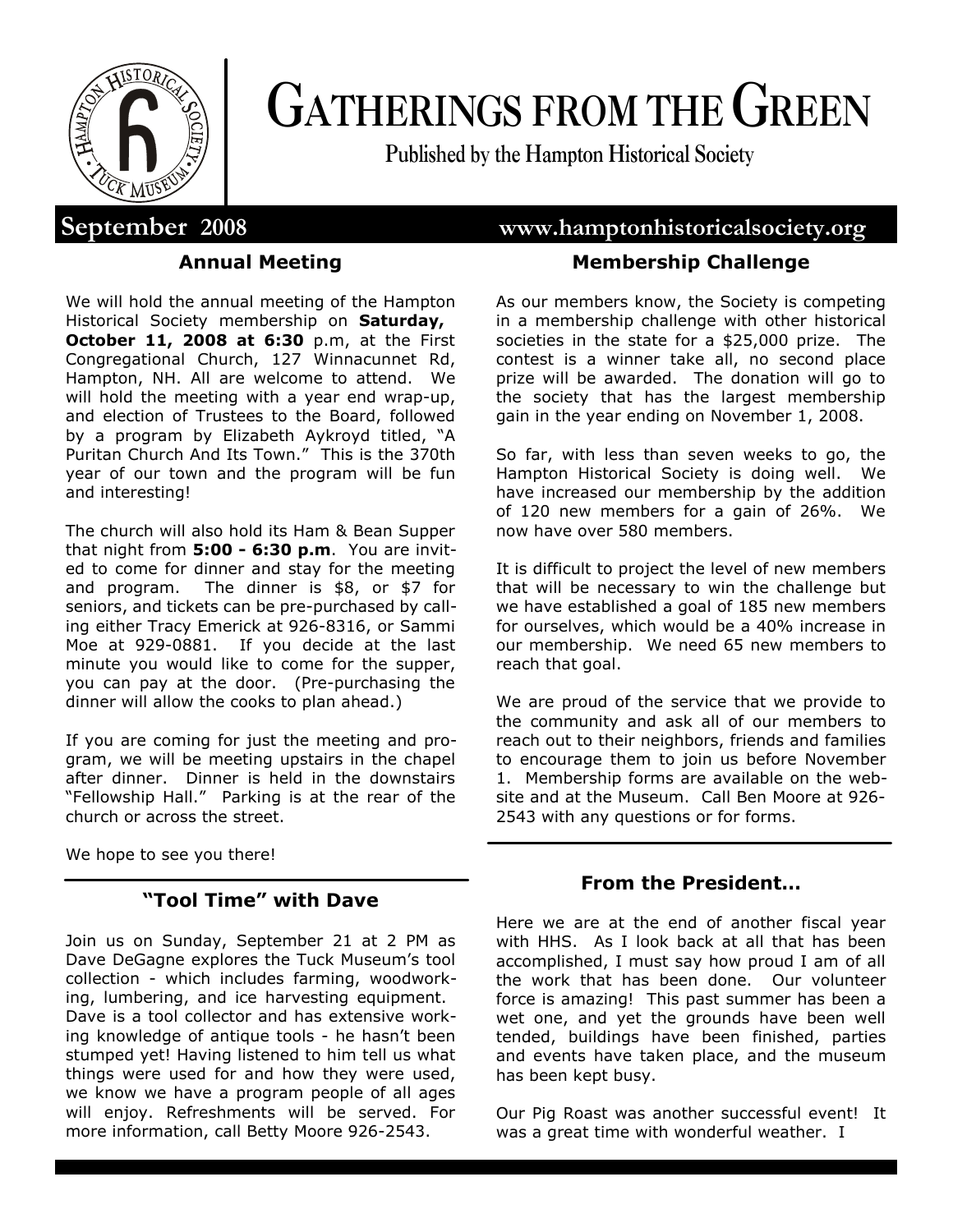want to thank everyone who volunteered, gave food and auction items, and also those who came to have a fun day with us! We even picked up a number of new members! Thanks everyone!

And speaking of new members, our challenge for new memberships is still going on. Why not invite your family and friends to join HHS. (It also makes a great gift!) We are working towards a \$25,000 prize. For more information, see page 1.

School has started, and that means it is time to start planning our school tours. The first grade classes will be coming soon to hear the story of "The Ox Cart Man." In November we will be going into the second grade classes to bring the "traveling history trunk" along with the story of a family's journey to the new world. Anyone who would like more information on these and other programs should feel free to call us. Volunteers are always welcome!

Our annual meeting will be taking place soon too. October 11 is the date. We will be tagging onto the First Congregational Church's ham & bean supper, with our meeting and program following. The supper is from 5 - 6:30 p.m. and will cost \$8 (\$7 for seniors). More information on this program is on page 1.

As the end of our year approaches, I thank the Board of Trustees for all the work they do. Also, Betty Moore, who spends many hours working at the musuem to keep things running like a Swiss timepiece. I have enjoyed this year with the many exciting changes and events. My most sincere appreciation to all of you!

Sammi Moe

# **Director's Report**

I was talking with one of the volunteers last week and we were discussing the diversity of skill sets within our volunteer staff. Recognizing first of all, how fortunate we are to have the expertise of so many people; and second how the skills all compliment each other with the projects that evolve. I have worked with many different organizations and this is one of the most congenial groups I have ever seen.

Even the society board meetings run smoothly, with issues being worked out in a professional, and many times humorous manner, all while respecting each other's opinions. It is a pleasure to sit through those meetings, as it is easy to see that they enjoy each other's company. Plus, they have an unwritten rule the meeting should be done in an hour.

I see my job as that of a facilitator. Once I train volunteers to understand museum standards of collection care, and make sure that we have the right supplies on hand, I stand back and watch what happens. I am amazed at the results! Many thanks to all of you that help with collections, school tours, special events, and assisting visitors – you make my job enjoyable and rewarding.

Relating to volunteer projects, we have a few new ones to mention.

Photos of the interior and exterior of the tourist cabin have been posted on our website by Rich Hureau. One of our newest volunteers, Cheryl Lassiter, has started photographing and scanning some of the museum's scrapbook collection. Putting them in a digital form will make the information easy to access. Scrapbooks are difficult to care for properly because of the poor quality of paper typically used in their construction along with the use of tape and glue! Another new volunteer, Betty Ann Lavallee, is working with our costume collection. Our goal is to get more of the clothing collection on display and make more efficient use of space in the costume storage area.

The Board is pulling the budget together for 2009 and deciding what projects we would like to accomplish. The final projects selected depend on our fundraising ability during the annual appeal. Last year we were able to replace some windows in the 1800s portion of the building and purchase three new storm doors, which will help this winter with the increase in fuel oil prices. We have been fortunate to accomplish so much because of the support of our members. That generosity is greatly appreciated!

I hope to see you at the annual meeting.

Betty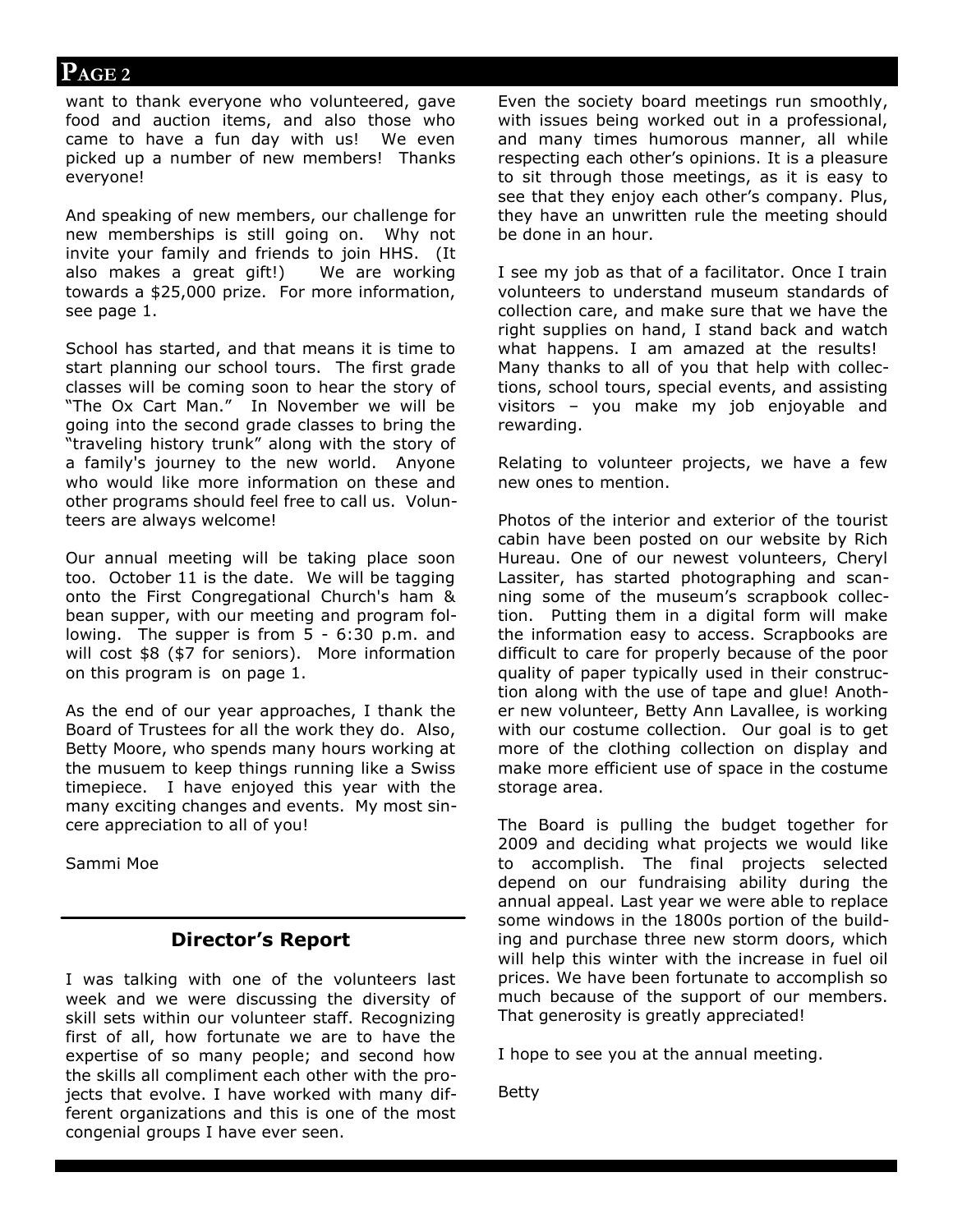# **Focus on the Collection: A Seventeenth-Century Box**

#### By Elizabeth Aykroyd

Some years ago, the Historical Society had the opportunity to acquire a large pine box which



had descended in a local family. This box has survived in remarkably original condition and is one of a series of chests and boxes known to have been made in the Hampton area in the late seventeenth century. The maker and first owner of the box are unknown, but it descended to the Lamprey family. The box, believed to be the earliest piece of Hampton furniture still locally owned, is very rare and is one of the few examples of early Hampton household goods still in existence.

The box, which is 27 1/2 inches by 15 1/8 and 10 inches deep, is all of pine with original cotter pin hinges for the lid. Unlike many surviving boxes from this period, the top is original but over the years has split in two. The front and



back are rabbeted to the sides and nailed with three large rosehead nails (some nails are now missing). The cleats are also missing, although their outline is clearly

visible on the sides of the box. The lock is old but not original. The bottom board has beveled edges which project beyond the sides of the box, and along the front edges from top to bottom

there are fourteen hand-carved notches. These last two features are characteristic of chests and boxes made in Hampton late in the seventeenth century. The box also retains some of the original reddish/brown stain on the exterior.

Brock Jobe of the Winterthur Museum<sup>1</sup> has raised the possibility that this furniture was made by William Marston.(died 1672), although it is likely that more than one joiner was responsible. Given the small size of the town and the close relationships of the townspeople, one master may have passed the design down to several apprentices. William Marston was one of the first settlers in Hampton and may well have taught the trade of joinery to younger craftsmen. Certainly several pieces of furniture of this type are connected to the Marston family. However, at least one chest descended in the Hobbs family (it is now at the NH Historical Society), and members of that family later were wellknown carpenters, so a Hobbs may have also made chests and boxes in this style. The probate inventories of both Marston and Morris Hobbs (died 1706) include no carpentry tools, nor were they called joiners in local records, being recorded only as "yeoman," so we unfortunately have no proof of the maker's identity. Variations in the design and construction of similar chests and boxes may indicate the work of more than one joiner. Other examples are in the collections of the Metropolitan Museum of Art, the Currier Museum of Art, and the Art Institute of Chicago. Several are also in private hands.

Chests and boxes were very important pieces of furniture in the seventeenth century. They were used as storage of clothing, household goods, and such books and papers as the early settlers had. They were even used as seats when needed. Large boxes like ours became known as Bible boxes in the nineteenth century since the family Bibles were often stored in them. A better name for a box like this is a "desk," a term which appears in contemporary documents. Desks as we know them were largely unknown before the eighteenth century, and even then people seldom sat at them to write. A seventeenth-century desk was a place to store papers and books, including the Bible, and a box such as ours probably filled that need for an early Hampton family.

<sup>1</sup> Brock Jobe et al., Portsmouth Furniture, Boston: Society for the Preservation of New England Antiquities, 1993, 86-88.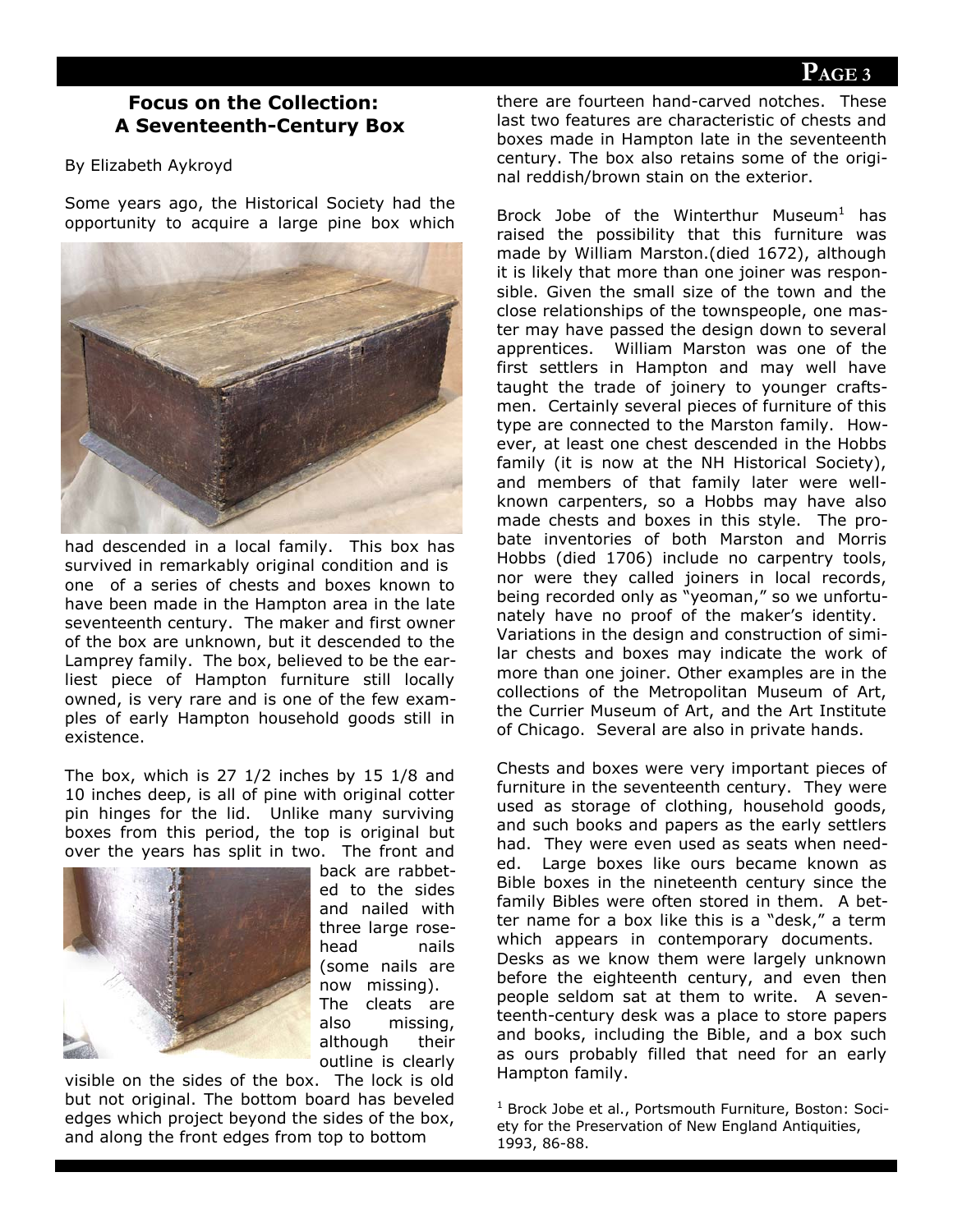## **Lookin' Good**

Five days before the pig roast, an Eagle Scout project led by candidate Dan Argue was completed. Scouts, parents, friends and museum volunteers helped Dan bring his project to completion.



There was a day of excavation, a weekend of preparation for the 60' walkway and 20'x30' patio area, and a weekend of laying stones and bricks. The

project was an ambitious one that included a brick sidewalk, stone patio, landscaping and a portable ramp for access to the barn.

Dan secured discounts for the needed materials. He also did a great job, scheduling volunteers for the variety of tasks, plus he was a pleasure to work with. Special thanks goes to Guy La-Rivee who provided technical expertise and a great sense of humor guiding the workers

through the project, and to Chet Riley for bringing in his tractor for the excavation work and the moving of stone dust. Over 30 volunteers worked 327 hours to accomplish the undertaking.

We have been fortunate to have a number of Eagle Scout projects done for the museum, and this one will be enjoyed for generations.



## **Box Tops For Education**

The Hampton PTA is collecting Box Tops coupons from grocery products for the schools. They are on the tops of many cereal and other products. If you see these on your products, please clip them and drop them off at any of the Hampton schools. The PTA earns cash from these.

The PTA has been very generous in donating to HHS each year, so if we can help them earn money too it is great! You can also go online to register on the Box Tops site on behalf of Hampton schools and they will receive 50 cents for every registration. This is a quick and easy way to give the schools some extra cash for programs and other items that the PTA provides. Go to www.boxtops4education.com to sign in.

**Thanks!** 

## **What's at the Tuck?**

What's at the Tuck? Lots of great "stuff," as you will find out from Bill Keating November 9 at 2 PM. Bill has been involved with the inventory of the museum's collection off an on over the past year and has become fascinated with the extent of our holdings.

He will be talking about not only the "what" but the "who" as he explores the organization's mission from our inception in 1925 when we were known as the Meeting House Green Memorial and Historical Association to the present. Each item he will be highlighting has its own story that will unfold about its use or the person connected to it.

Come and learn about old things from a new perspective.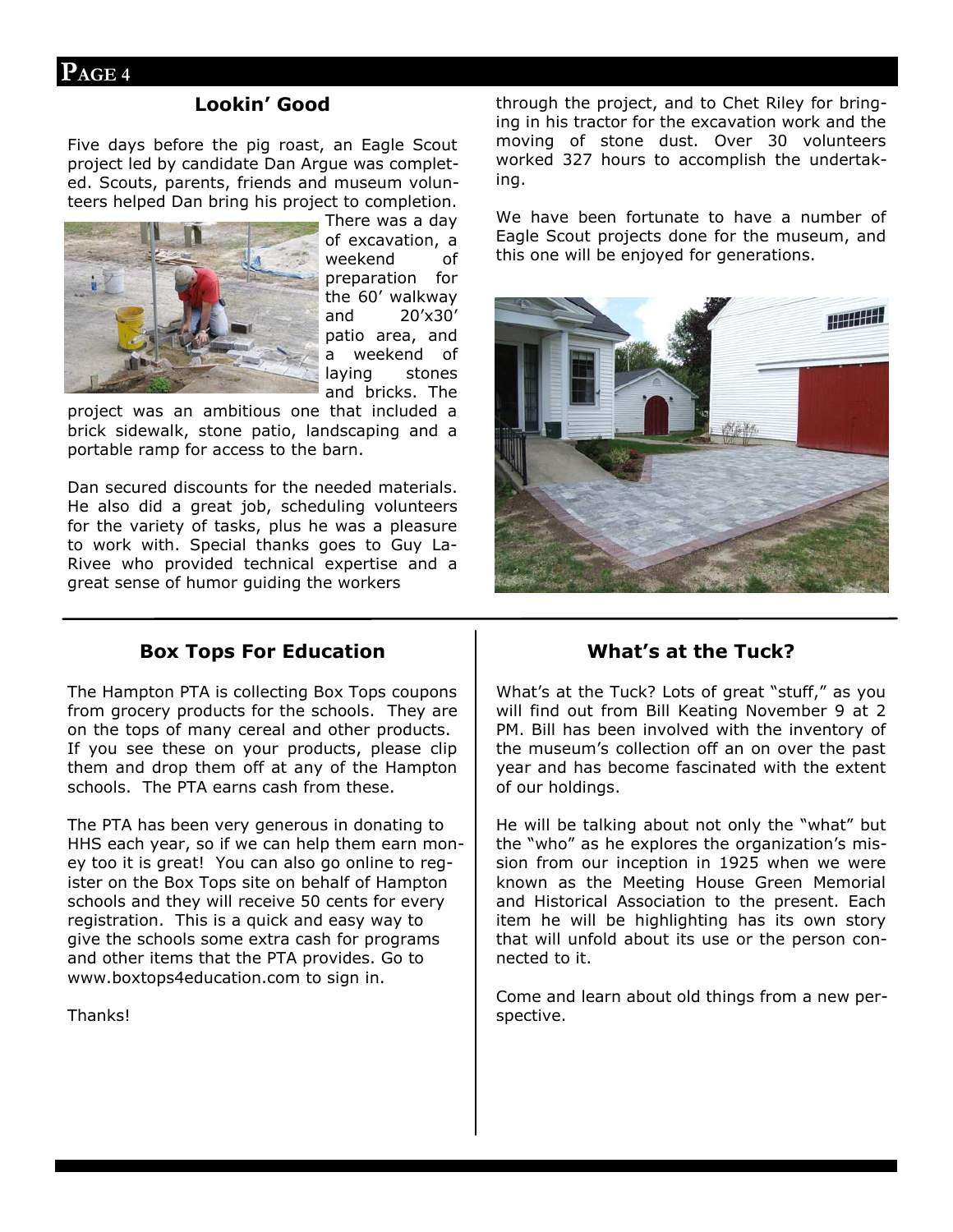## **Pig Roast #7**

We survived the seventh annual pig roast. Well, we really did much better than that. The day was perfect as was the pork. About 200 diners enjoyed the afternoon of music along with the silent auction while we raised over \$6000 for the society. Thank you to all who came and supported us.



Kudos go to chief cook, Cliff Pratt, who spent the night supervising the cooking of the pigs. His helpers included Percy Annis, Brad Jacobson and Chuck Weinhold. Ben Moore coordinated all the tents, tables, and chairs with the assistance of Bud DesRochers. Catherine Fletcher cracked her whip keeping ticket sales brisk, Kelley McLean once again did a beautiful job organizing the silent auction, Kate Pratt handled the coordination of over forty volunteers, and Marilyn Green did a superb job coordinating all the food donations.

It takes a lot of people to make the event successful. Thank you volunteers!

# **With Gratitude**

On the occasion of the upcoming 370th celebration of the town of Hampton (and our 84th anniversary) it is only fitting to look back at our successes in the areas of collection activity, building projects, fundraising and membership growth. This hard work has gone on over many years laying the foundation for our success today.

It is important to point out some of those long time volunteers who helped us in the past, but for a multitude of reasons are not actively participating with us today. So we would like to recognize the following: Natalie Connor, John and Connie Holman, Jim Hunt, Harold Fernald, Ansel and Irene Palmer, Don and Ann Morton, Virginia Taylor, Eleanor Young, and Elinor Yeaton. Thank you all so much for your contributions of time and talent.

#### **MISSION**

The mission of this organization shall be to promote and honor the history and heritage of the town of Hampton, New Hampshire and its founders and inhabitants; and to preserve such history for future generations.



Check out our new (old) buckboard in the Barn!

#### **Board of Trustees**

| President | Sammi Moe                                                                                                                                                                  |
|-----------|----------------------------------------------------------------------------------------------------------------------------------------------------------------------------|
| Vice Pres | <b>Bud DesRochers</b>                                                                                                                                                      |
| Secretary | Elizabeth Aykroyd                                                                                                                                                          |
| Treasurer | Bob Dennett / Ben Moore                                                                                                                                                    |
| Trustees  | Percy Annis<br>Dave DeGagne<br>Catherine Fletcher<br>Rick Griffin<br>Marilyn Green<br><b>Rich Hureau</b><br>Dyana Martin<br>Linda Metcalf<br>Liz Premo<br>Catherine Redden |